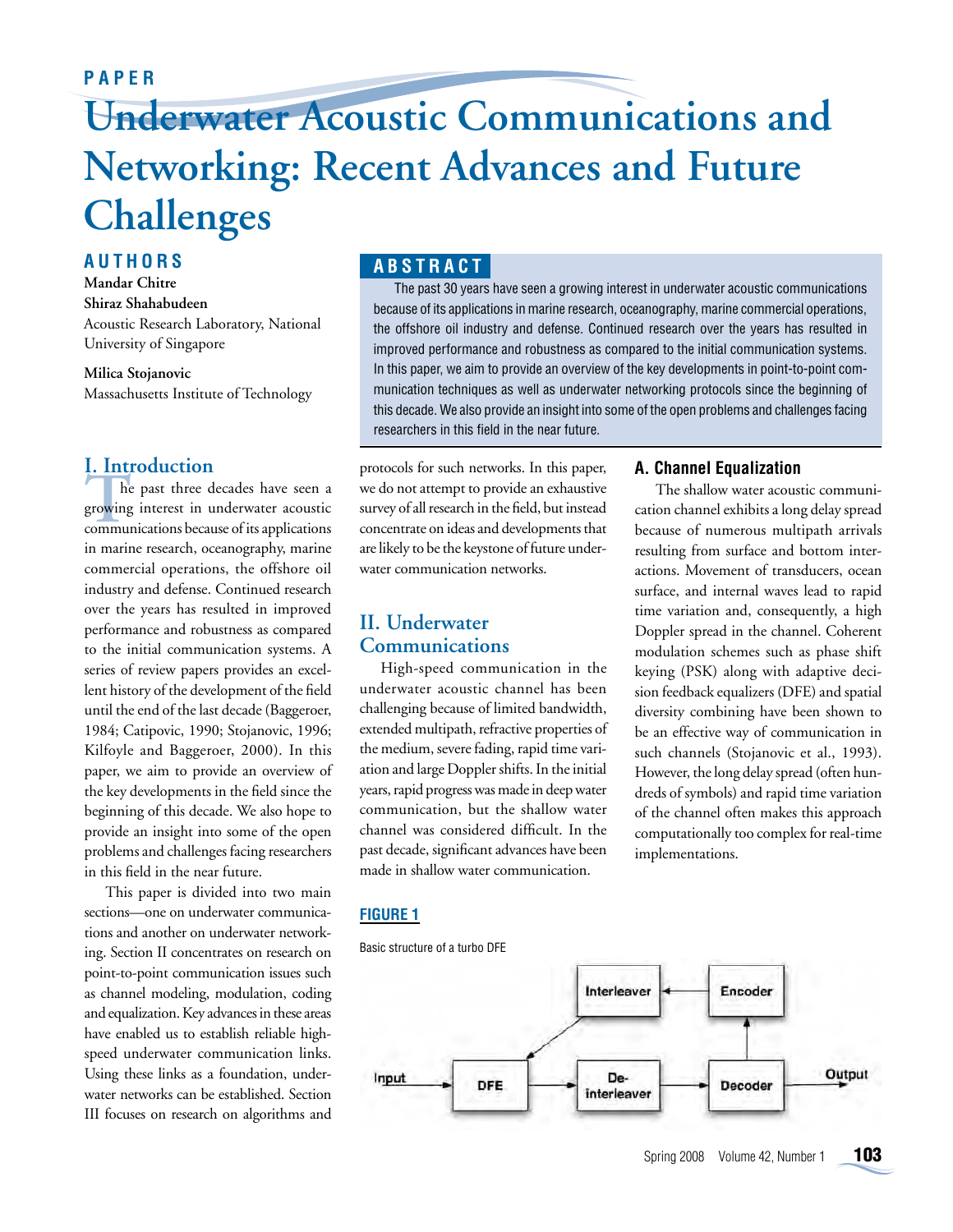Although the underwater channel has a long impulse response, the multipath arrivals are often discrete. This opens up the possibility of using a *sparse equalizer* with tap placement based on the actual channel response. This can potentially dramatically reduce the number of required taps and hence lead to a lower complexity, faster channel tracking and an enhanced performance. In Stojanovic et al. (1999), the authors proposed an algorithm to track the channel explicitly and determine the tap placement for the DFE based on this channel estimate. The equalizer and the channel estimator are separately updated throughout the packet. The channel estimator can update either the whole estimate or a set of selected channel coefficients at one time, depending on computational and channel considerations. The algorithm uses spatial diversity by multi-channel combining before equalization.

Another algorithm for robust automated DFE tap placement in sparse channels is presented in Lopez and Singer (2001). The algorithm alternates between tap placement for the feedforward and feedback filters in the DFE. A stopping criterion is defined in terms of the estimated mean square error (MSE) rather than a fixed number of taps. As increased model order leads to increased estimation noise, a model order penalty is imposed in the optimization. When used with multiple receivers for exploiting spatial diversity, the algorithm uses the same number of taps in each receiver. An empirically tuned version of the algorithm was successfully demonstrated in an experiment using a 4-hydrophone receiver array. The algorithm placed an average of 10 feedforward taps and 25 feedback taps; this is a significantly smaller number than the number of taps required in a conventional DFE for shallow water communication.

In Weichang and Preisig (2007), the authors develop a sparse channel estimation technique based on the delay-Doppler-spread function representation of the channel. As this representation is an approximation of a rapidly time-varying channel, it captures the channel structure and its dynamics simultaneously. In the paper, the authors compare the performance of recursive least square (RLS) estimation, spare channel impulse response estimation and the proposed method.

Sparse partial response equalizers (sPRE) exploit the sparse nature of the underwater channel to shorten the impulse response of the channel. When combined with a low-complexity belief propagation (BP) detector, the residual inter-symbol interference (ISI) from the sPRE can be used for multipath diversity. Data collected during an experiment in Kauai was used to demonstrate a communication scheme based on a sPRE with a BP detector (Roy et al., 2006).

Conventional equalization techniques require a training period during which the equalizer converges. However, *blind equalization* techniques use only the statistical properties of the signal and do not require an explicit training sequence. They typically converge slower than training based methods and therefore their use has been limited to long or continuous data streams. In Labat et al. (2003), the authors show that a blind DFE, when combined with an appropriate iterative procedure, provides good performance on short data bursts.

DFE structures suffer from error propagation due to the feedback of erroneous decisions in the loop. Hence powerful forward error correction (FEC) codes are needed to ensure low bit error rate (BER) communication. Turbo codes are a class of powerful codes that utilize iterative information exchange between two decoders to correct errors. Inspired by this idea, researchers have developed *turbo equalization* techniques where iterative interactions between the equalizer and a decoder result in joint estimation, equalization and decoding (Sozer et al., 2001). The data to be transmitted is encoded, interleaved and transmitted. The receiver treats the combination of the encoder, interleaver and channel as a serial concatenated code. A maximum *a posteriori* probability (MAP) equalizer is used along with a decoder as the two components of the turbo decoder. The turbo decoder's output is used in the feedback loop of the

DFE to reduce errors. Although MAP equalization is computationally intensive, per-survivor processing (PSP) helps reduce the number of trellis states used in channel equalization. Experimental testing at 1 km range in very shallow waters with a vertical 8-hydrophone receiver array showed that the algorithm performed significantly better than DFE. The algorithm however had some difficulty with sparse channels; future work combining sparse equalization techniques with turbo equalization may help address this difficulty.

The computational complexity of MAP equalization increases exponentially with channel length. Even with PSP, this complexity can be too high for practical implementation. In Blackmon et al. (2002), the authors propose a soft-input DFE structure to replace the MAP algorithm in the turbo equalizer. The data from multiple receivers can be combined to gain spatial diversity. A joint DFE is optimal for such multichannel combining, but is often too complex. The authors considered alternatives with separate DFE for each receiver and found that a set of DFE with a log-likelihood ratio (LLR) output yields good performance. To avoid error propagation problems with DFE, some researchers have successfully used a linear equalizer instead of the DFE in the turbo equalizer structure (Oberg et al., 2006).

Many conventional receivers have difficulty in shallow water channels due to the large Doppler spread induced by rapid channel variation. In a two-part paper, Eggen et al. (2000, 2001) use a channel tracker with a linear decoder to combat large Doppler spread. The tracker uses a modified RLS algorithm and frequency domain filters known as Doppler lines to estimate channel coefficients. The decoder makes use of the channel tracker coefficients in order to perform minimum mean square error (MMSE) decoding.

The use of direct sequence code division multiple access (DS-CDMA) has some benefits such as multi-user access and low probability of detection (LPD). In Stojanovic and Freitag (2006), the authors explored the use of a DFE to combat ISI in DS-CDMA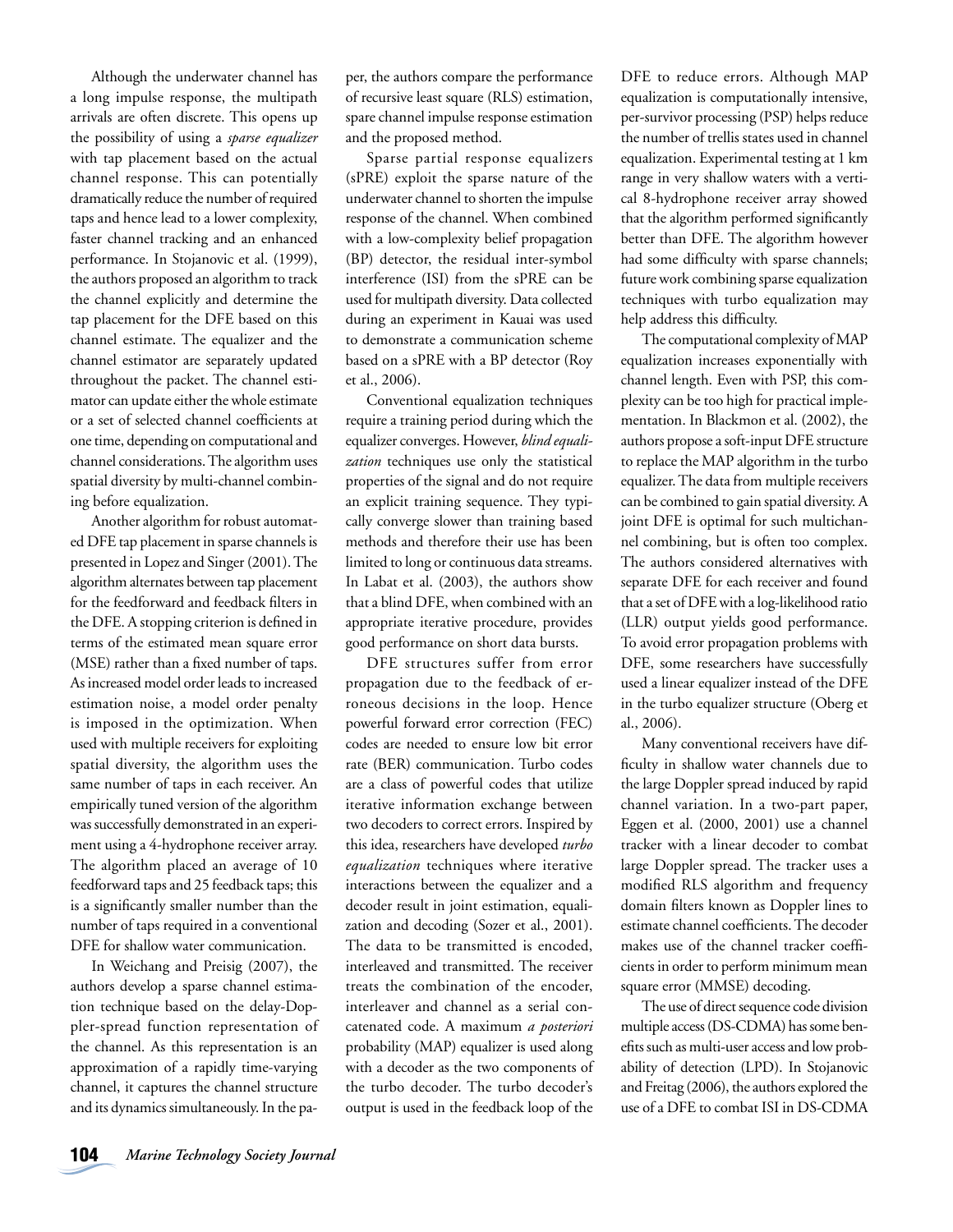systems. A symbol decisions feedback (SDF) DFE uses the symbol decisions after de-spreading on the feedback path. As the symbols in a DS-CDMA system are relatively long, a DFE using SDF is not able to track rapidly varying channels. For such channels, a chip hypothesis feedback (CHF) can help track the channel at the chip rate rather than the symbol rate. For M-ary signal constellations, the complexity of the CHF is at least M times higher than the SFD as M different hypotheses have to be tracked. However, the advantage of a CHF was clearly demonstrated at high spreading factors during a shallow water experiment in Italy. The authors expect that the performance difference would be more apparent in a mobile environment as one would expect the channel to change more rapidly.

If the statistics of the errors in channel estimation are known, DFE or linear equalizer performance can be estimated (Preisig, 2005). The error estimate can be split into the minimum achievable error and the excess error. The excess error component is strongly affected by rough sea conditions. Through a scattering function analysis, it was also shown that the rate of change of propagation path length for the surface bounced arrival is a primary contributor to the error. This suggests that the ability to effectively track the surface bounced arrival may provide an improved equalizer performance.

#### **B. Phase Conjugation**

Due to the symmetry of the linear wave equation, if the sound transmitted from one location is received at other locations, reversed and retransmitted, it focuses back at the original source location. This is the principle behind time reversal mirrors (TRM) or its frequency domain equivalent—active phase conjugation. The temporal compression effect of TRM reduces the delay spread of the channel while the spatial focusing effect improves signal-to-noise ratio (SNR) and reduces fading. An experiment conducted in 1999 demonstrated such a TRM communication system in shallow waters (Edelmann et al., 2002). The larger the number of transmitters, the better the TRM focus. Thus, TRM

based communication systems effectively utilize spatial diversity at the transmitter rather than the receiver. In fact, the spatial focusing precludes the use of multiple receivers for spatial diversity, but opens up the possibility of spatial multiplexing and low probability of intercept (LPI) communications. Although TRM helps reduce delay spread of the channel, it does not eliminate ISI completely. By implementing a DFE at a TRM receiver, the communication performance can be further improved (Edelmann et al., 2005). In a TRM-based communication system, a probe signal has to be first transmitted from the receiver to the transmitter. The transmitter then uses a time-reversed version of this signal to convey information. As the channel changes over time, the probe signal has to be retransmitted to sample the channel but decoherence times up to several tens of minutes were observed at frequencies of 3.5 kHz during experiments.

Since TRM does not eliminate ISI completely, it is ISI-limited at high signal strengths. In Stojanovic (2005), the author presents a detailed analysis of several solutions to deal with the ISI in a TRM system if the channel response is known. By introducing optimal filters at the transmitter and receiver, ISI can be completely eliminated. However, this is prohibitively complex and requires channel knowledge at both ends. An excellent trade-off between complexity and performance can be found by limiting filter adjustment to the array-side of the communication system. The paper presents strong analytical results and upper bounds on system performance, but the ideas have yet to be experimentally tested. Imperfect channel estimation resulting from noise may limit the performance of the algorithms described in the paper.

A closely related idea—passive phase conjugation (PPC)—uses the cross-correlation of two consecutive signals transmitted from the transmitter to the receiver to convey information. In Hursky et al. (2001), the authors describe one such system which uses pulse position modulation (PPM) with PPC for communication. The spacing between a linear frequency modulated (LFM) signal and its mirror image is used to encode the data. PPC requires that the spacing between signals is more than the delay spread of the channel. Although this results in relatively low symbol rates, the use of PPM allows many bits to be packed in each symbol. The use of LFM signals also enables low-complexity Doppler correction. The authors present results from a successful PPC communication experiment at ranges of up to 10 km using a single transmitter and receiver. Another communication system using PPC is described in Rouseff et al. (2001). This system uses a probe signal followed by several data-carrying PSK symbols. The system was successfully demonstrated at ranges up to 5 km using a single transmitter and a 14-hydrophone receiver-array. More recently, Gomes et al. (2006) presents results from an experiment off the west coast of Portugal where the authors compare the performance of several methods including equalization, PPC and combinations of both methods. In Song et al. (2006), the authors study the benefits of spatial diversity in PPC communications. They also show that adaptive equalization can be effectively combined with PPC to estimate and eliminate residual ISI. In the experimental results presented, gains of up to 5 dB were obtained through equalization in the case of a fixed transmitter/receiver. When the transmitter was moving, the channel varied more rapidly and the gain from equalization increased to 13 dB. In another experiment, it was found that continuous channel updates and Doppler tracking are required before time reversal in order to achieve acceptable performance in the presence of ocean variability (Song et al., 2008). This ocean variability was shown to be primarily a result of interaction of the acoustic field with the dynamic ocean surface.

The computational simplicity of phase conjugation-based communication systems makes them extremely attractive. However, the use of such systems is constrained by the quasi-static channel requirement that is fundamental to the idea. The quasi-static constraint may be somewhat relaxed in cases where an adaptive equalizer is used in conjunction with a phase conjugation scheme. Rapidly changing channels result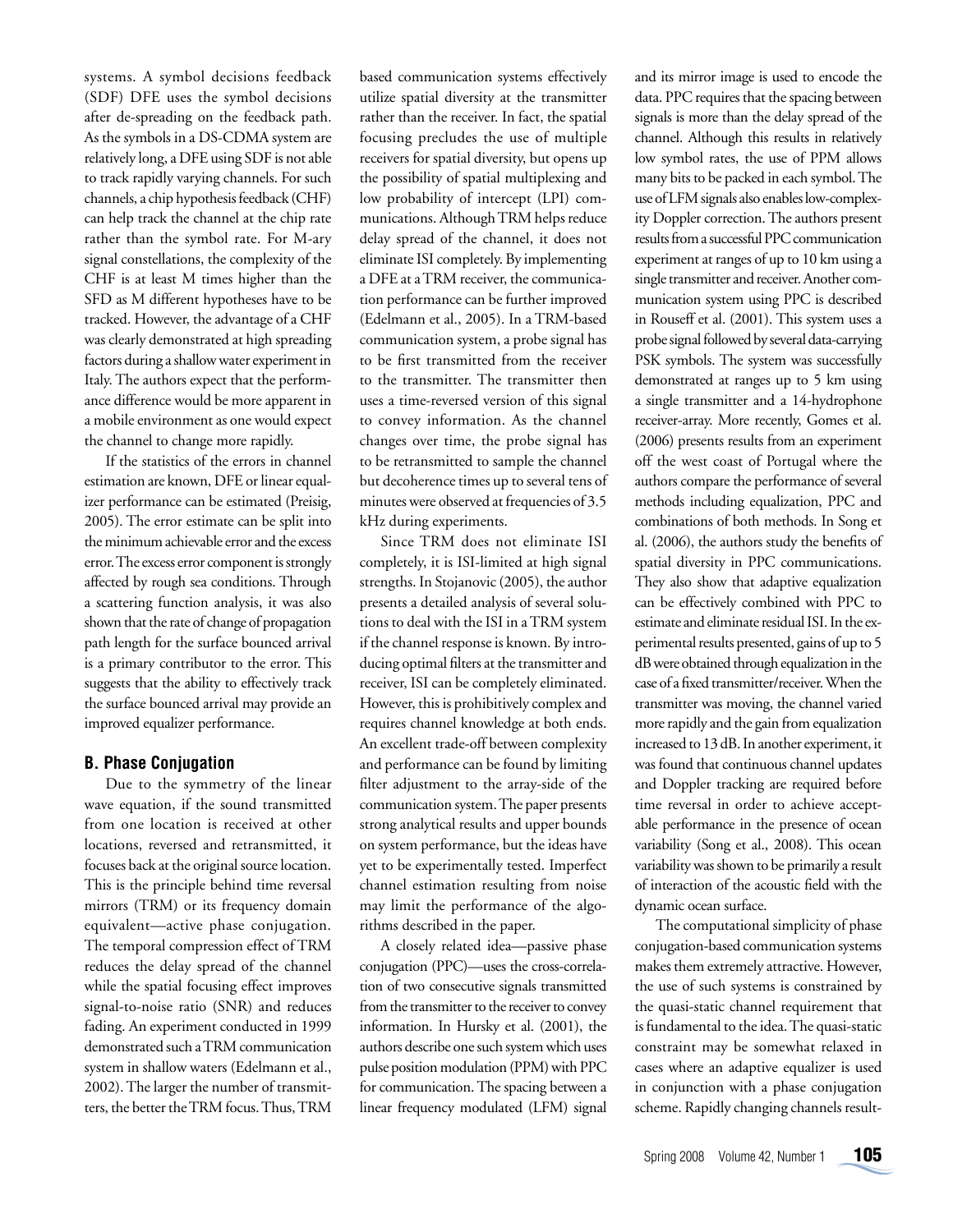ing from moving communication nodes may limit the use of phase conjugation in mobile applications.

#### **C. Channel Modeling**

A good understanding of the communications channel is important in the design and simulation of a communication system. A good review of channel modeling work prior to the year 2000 has been presented in Bjerrum-Niese and Lutzen (2000).

At high frequencies appropriate for shallow water communications, ray theory provides the framework for determining the coarse multipath structure of the channel. However, such a model does not encapsulate the time-varying nature of the channel. By augmenting this model with a time-varying surface model, a shallow water channel can be simulated (Bjerrum-Niese et al., 1996). As acknowledged by the authors, the primary limitation of such a channel model is the availability of an accurate and calibrated surface time-variation model. Moreover the time-variation in the channel is not limited to surface reflected arrivals.

If the received signal is a sum of a large number of multipath arrivals, each of which are modeled as a complex Gaussian stochastic processes, the resulting model is the well-known Rayleigh fading channel. Some researchers model the shallow water channel as a Rayleigh fading channel but others challenge that assumption, especially when discrete arrivals can clearly be seen in the channel response. There has been no consensus among researchers on the model applicable in shallow waters. Recently, a ray theory-based multipath model, where the individual multipath arrivals are modeled as Rayleigh stochastic processes, has been shown to describe the medium range very shallow water channel accurately (Chitre, 2007). The physics resulting in the time-variation of each arrival is not fully understood, but it may result from micro-multipath or internal waves. Theoretical and experimental studies of acoustic propagation through anisotropic shallow water environments in the presence of internal waves (Badiey et al., 2007) may form

the basis of further physics-based channel modeling research in the future.

Channel modeling in the surf zone is especially difficult because of the large impact of the rapidly time-varying surface on the acoustics. The scattering of acoustic signals off shoaling surface gravity waves results in a time-varying channel impulse response and occasional caustics characterized by intense, rapidly fluctuating arrivals (Preisig and Deane, 2004). Through a combination of experimental measurements and propagation modeling, the authors showed that the high intensity arrivals were often due to focusing by surface gravity waves and caustic formation. Hence most channel impulse response algorithms have difficulty coping with surf zones. Further work in this area is needed to help improve performance of communication systems in surf zones.

An additive Gaussian noise assumption is used commonly in the development of most signal processing and communication techniques. Although this assumption is valid in many environments, some underwater channels exhibit highly impulsive noise. Signal detection (Chitre et al., 2006) and Viterbi decoding (Chitre et al., 2007) techniques developed for impulsive noise models such as the symmetric  $\alpha$ -stable noise have been shown to perform better in warm shallow waters dominated by snapping shrimp noise.

## **D. Multi-carrier Modulation**

Multi-carrier modulation is an attractive alternative to a broadband single-carrier communication system. By dividing the available bandwidth into a number of narrower bands, orthogonal frequency division multiplexing (OFDM) systems can perform equalization in frequency domain, thus eliminating the need for complex time-domain equalizers. OFDM modulation and de-modulation can easily be implemented using fast Fourier transforms (FFT). In shallow waters in the Mediterranean sea, an experiment was conducted to compare the performance of OFDM with direct sequence spread spectrum (DSSS), both using differential PSK modulation (Frassati et al., 2005). The authors reported

good OFDM performance (BER < 2s10-3) at ranges up to 6 km. At the same ranges, the DSSS performance was found to be significantly poorer.

OFDM equalization is simplified greatly if a guard interval longer than the delay spread is allowed between consecutive OFDM symbols. This guard period is usually implemented as a cyclic prefix to maintain orthogonality of the sub-carriers. However, when the delay spread is long, the prefix length can become undesirably long and affect the efficiency of transmission significantly. In Morozov and Preisig (2006), the authors explore the use of maximum likelihood sequence detection (MLSD) on individual sub-carriers when the symbol period is smaller than the delay spread. An algorithm to perform joint channel estimation and MLSD using a low complexity PSP was proposed and experimentally demonstrated in the paper. Channel shortening techniques such as sPRE may also be used in future OFDM systems to reduce the prefix length and improve bandwidth efficiency.

To conserve energy, the cyclic prefix can be replaced by a zero prefix (ZP). Optimal de-modulation of ZP-OFDM requires a computationally intensive matrix inversion operation. In Li et al. (2006), the authors use pilot-based channel estimation with a low complexity overlap-add de-modulation to implement an OFDM system. By using maximum-ratio combining over the data from multiple receivers, the authors utilize the spatial diversity available to further increase the robustness of the system.

When using coded OFDM, consecutive symbols are often striped across sub-carriers to reduce the error correlation resulting from fading. However, impulse noise present in some environments can affect multiple sub-carriers simultaneously and hence generate correlated errors. The use of a channel interleaver with coded OFDM allows symbols to be distributed over a frequency-time plane, thus allowing the code to make maximal use of frequency and time diversity offered by OFDM (Chitre et al., 2005). The knowledge of error correlation resulting from impulsive noise could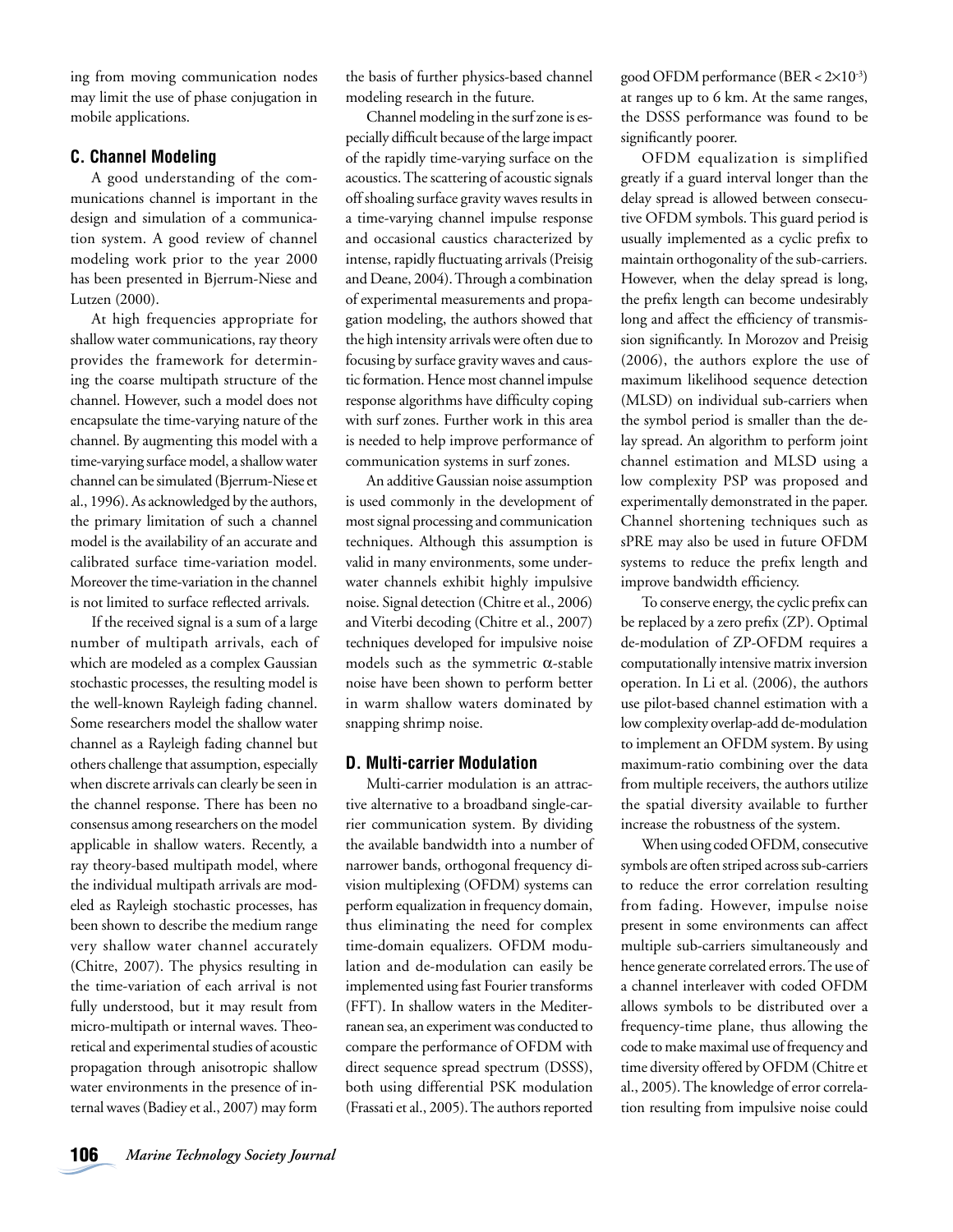be used in future decoding algorithms to improve decoding performance.

The narrowband sub-carriers in an OFDM system make the system very sensitive to Doppler shift. As the carrier frequency in underwater acoustic systems is low as compared to typical Doppler shift experienced as a result of movement, the communication systems have to cope with wideband Doppler. In the case of OFDM, this results in non-uniform Doppler shift across sub-carriers. As a maximum likelihood solution for Doppler compensation is computationally far too expensive to be practical, a simpler solution is needed. In Stojanovic (2006), the author presents an algorithm for non-uniform Doppler compensation in OFDM systems based on a single adaptively estimated parameter. The algorithm was tested on experimental data from a ZP-OFDM system with multiple receivers to correct a Doppler shift of about 7 Hz (0.02%). By adaptive MMSE combining of data from a minimum of 3 receivers, the author was able to successfully demonstrate the proposed algorithm. In Sharif et al. (2000), the authors present a preprocessor that estimates Doppler shift by measuring the time between two known signals and removes the Doppler shift using a computationally efficient linear interpolator. Being a preprocessor, the technique can be used with any type of modulation and equalization. The technique was tested in the North Sea using a prototype communication system and demonstrated to work well at speeds of 2.6 m/s and accelerations of 0.9 m/s<sup>2</sup>. The authors expect the technique to work at higher speeds and accelerations.

# **E. Spatial Modulation**

Information theoretic studies have shown that the capacity of a channel increases linearly with the minimum of the number of transmit and receive antennas. This increase in capacity translates to a corresponding increase in achievable data rate through the use of multiple input multiple output (MIMO) processing techniques and space-time coding. The computational complexity of optimal detection

techniques such as MAP and maximum likelihood sequence estimation (MLSE) grows exponentially with the number of transmit antennas. In Roy et al. (2004), the authors explore the use of space-time trellis codes (STTC) and layered space-time codes (LSTC) with various sub-optimal decoding techniques. For STTC, the proposed receiver consists of explicit phase tracking and timing recovery loops which are jointly optimized with a MIMO DFE. The equalization and decoding is jointly performed using the powerful trellis structure of STTC. This limits the error propagation that is inherent in DFE. For LSTC, the equalization is performed iteratively (turbo equalization). The authors demonstrated the benefits of MIMO over single-input single-output (SISO) underwater communication systems through a successful experiment in the Mediterranean Sea using 2 transmit projectors for STTC and 4 transmit projectors for LSTC.

In another set of experiments with 6 transmit projectors, a spatial modulation scheme with an outer block code, interleaver and an inner trellis-coded modulation (TCM) was demonstrated (Kilfoyle et al., 2005). A joint DFE and phase-locked loop (PLL) was used for each data stream at the receiver. Low latency soft decisions were released to support the DFE. The experiments demonstrated that with the proposed spatial modulation scheme offered increased bandwidth and power efficiency as compared to signals constrained to temporal modulation. For ISI-limited channels, spatial modulation offers a unique and effective means to increase data rates when simply increasing transmission power does not. Recently, results from a MIMO-OFDM experimental data obtained during the AUV Fest in Panama City, Florida in 2007 have been presented (Li et al., 2007). Nearly error-free performance was achieved with a 2-transmitter 4-receiver setup at ranges up to 1.5 km using a ½-rate lowdensity parity check (LDPC) codes at a coded data rate of 12 kbps.

In Nordenvaad and Oberg (2006), the authors consider the channel as a 1-rate code and use turbo decoding framework to

decode the MIMO signals. A widely linear model of the Alamouti code was used for joint equalization and decoding, with a linear equalizer chosen for its low complexity. The Alamouti code uses two transmit antennas and multiple receive antennas to achieve spatial diversity gains without a direct increase in data throughput. Although this algorithm was successfully tested in a trial in the Baltic Sea, the gains resulting from MIMO processing were questionable in the trial as a single dominant path with very slow fading was observed in most of the data.

To achieve the promise of increased throughput and spatial diversity in practical MIMO systems, the transducers in transmit and receive arrays must be placed with spacing larger than the spatial coherence scale at the frequency of interest. In Yang (2007), the author theoretically and experimentally studies the gain from spatial diversity given parameters such as the number of transducers and the spacing between them. Further research is needs to be conducted to better understand issues surrounding transducer locations, especially as their placement may be constrained in mobile systems such as autonomous underwater vehicles (AUV).

#### **F. Summary**

Robust incoherent techniques have been well studied in the past. Although they still play a significant role in low data rate communication applications that demand robust and low-complexity solutions, most of the new advances in the past decade have been in the area of coherent communications. Advances in DFE algorithms have resulted in robust algorithms that can be used to equalize underwater communication channels. Channel characteristics (such as sparseness) or channel models may be used to reduce noise in channel estimates. When combined with error correction coding and iterative (turbo) algorithms, DFE algorithms can benefit from the higher reliability of the feedback loop. In OFDM systems, equalization or partial equalization may be used to reduce the effective channel delay spread and im-

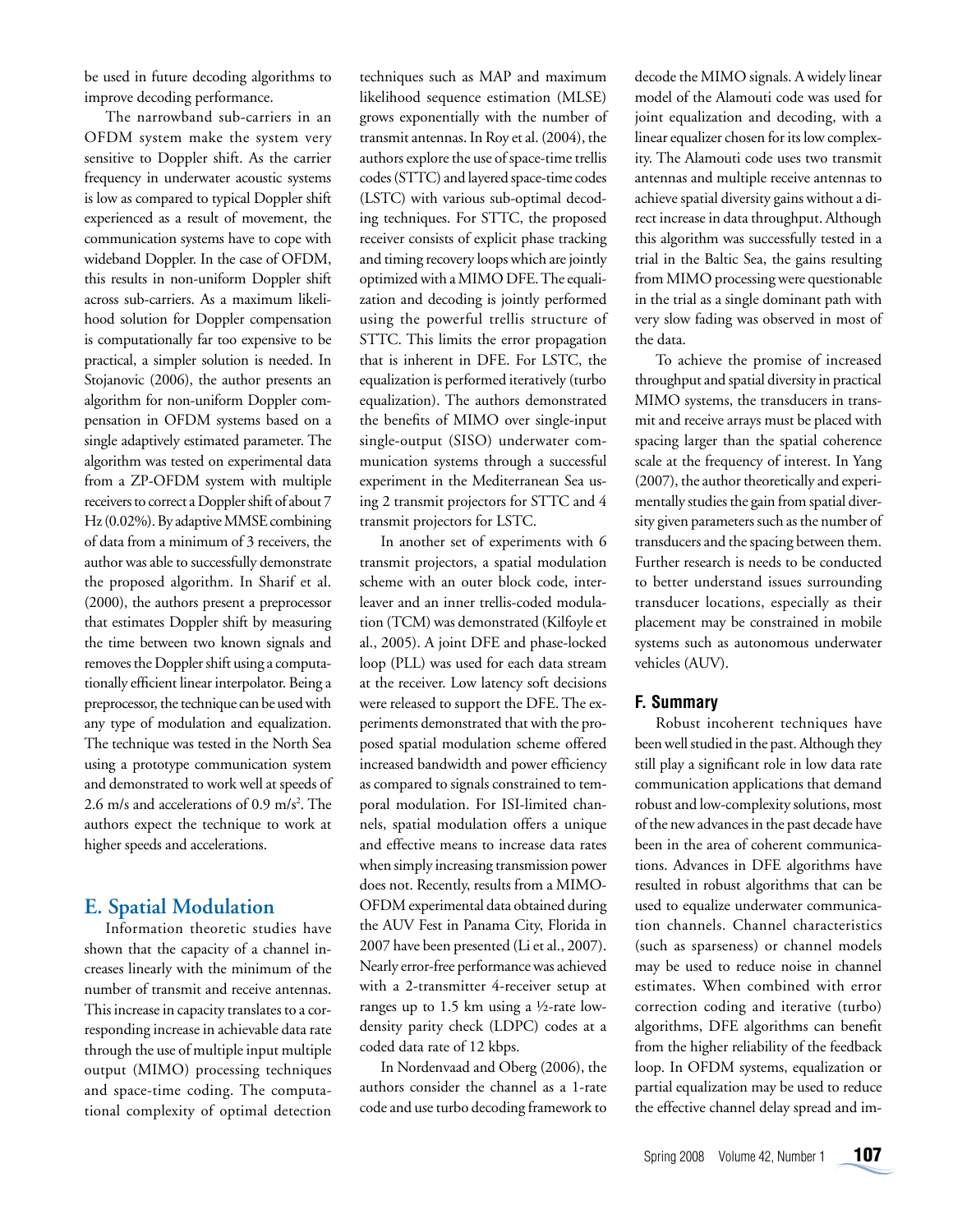prove performance. OFDM systems suffer from high sensitivity to Doppler shift. As new algorithms for wideband Doppler compensation for OFDM systems develop, we expect that success of OFDM in wireless networks could be replicated in underwater networks. Although phase conjugation provides an innovative low complexity solution to equalization problems, constraints on channel variation may limit the use of algorithms based on phase conjugation. The use of multiple receivers for spatial diversity gains is becoming common in underwater communication systems. With MIMO processing techniques, we expect that more communication systems will include multiple transmitters as well and derive benefits from the increased theoretical channel capacity. As researchers master the techniques required for point-to-point communication links in the next 5-10 years, we expect that the research emphasis on underwater networking will increase.

# **III. Underwater Networking**

A recent survey on research in underwater protocol development presents a good overview of the subject (Akyildiz et al., 2006). The state of the art in current underwater networking technology is oriented towards a setup as shown in

#### **FIGURE 2**

A topology for underwater networks

Figure 2. The network consists of a set of underwater local area networks (UW-LAN, also known as *clusters* or *cells*), connected to each other via *gateway nodes*. A gateway node provides administration, security and routing between multiple UW-LANs and other wireless or wired networks.

In a cluster, the exact choice of physical layer protocol may depend on factors such as specific channel conditions, security reasons, processing capability, data rate requirements and energy efficiency. In view of the limited bandwidth underwater, a high level of cross layer optimizations or transcending of traditional layer boundaries may be needed to provide high data rates. We now review some of the recent work and future challenges. The key focus of our review will be on the data link layer (DLL) and network topology.

#### **G. Datalink Layer**

Key differences between terrestrial radio wireless networking and underwater acoustic networking are the large propagation delay of sound, extremely low point-topoint data rates and high raw BER. Thus it is often proposed that media access control (MAC) protocols for underwater networks be developed ground up and not directly adopt existing terrestrial protocols (Jiejun et al., 2005; Heidemann et al., 2006). MAC



protocols can be typically be classified into contention-based (non-orthogonal) and contention-free (scheduled, orthogonal or deterministic) protocols. Some of the simpler contention-based protocols include half duplex ALOHA, ALOHA with acknowledgements (ACK) and retries, medium access collision avoidance (MACA)-based half duplex protocol using RTS/CTS handshaking (Sozer et al., 2000). The traditional contention-free MAC protocols include time division multiple access (TDMA), frequency division multiple access (FDMA), CDMA and space division multiple access (SDMA).

In contention-based protocols the key protocol family is based on MACA originally proposed for terrestrial networks (Karn, 1990). Such protocols use RTS, CTS, DATA, ACK sequences, as illustrated in Figure 3. These protocols were shown to be effective for underwater use compared with scheduled protocols early on in the Seaweb project (Rice et al., 2000). The authors observe that in the physical and MAC layers, adaptive modulation and power control are the keys to maximizing both channel capacity and channel efficiency. Handshaking permits addressing, ranging, channel estimation, adaptive modulation, and power control. RTS/CTS exchanges channel measurement so that the DATA frame can be sent using optimal parameters. In Sozer et al. (2000), the authors review MAC protocols such as ALOHA and MACA and present results on throughput and delay performance. MACA-based protocols are found to be highly suited in many scenarios underwater where scalability is important and time-synchronization is not available (Kebkal et al., 2005; Heidemann et al., 2006; Molins and Stojanovic, 2006; Xie and Cui, 2006). However in some sensor networks, RTS/CTS mechanisms could perform poorly due to latency issues and inefficiency for small payload packets (Turgay and Erdal, 2006).

Protocol extensions and enhancements of MACA have been investigated to suit them better to underwater channel. For example, a WAIT command extension has been investigated in Sozer et al. (2000) and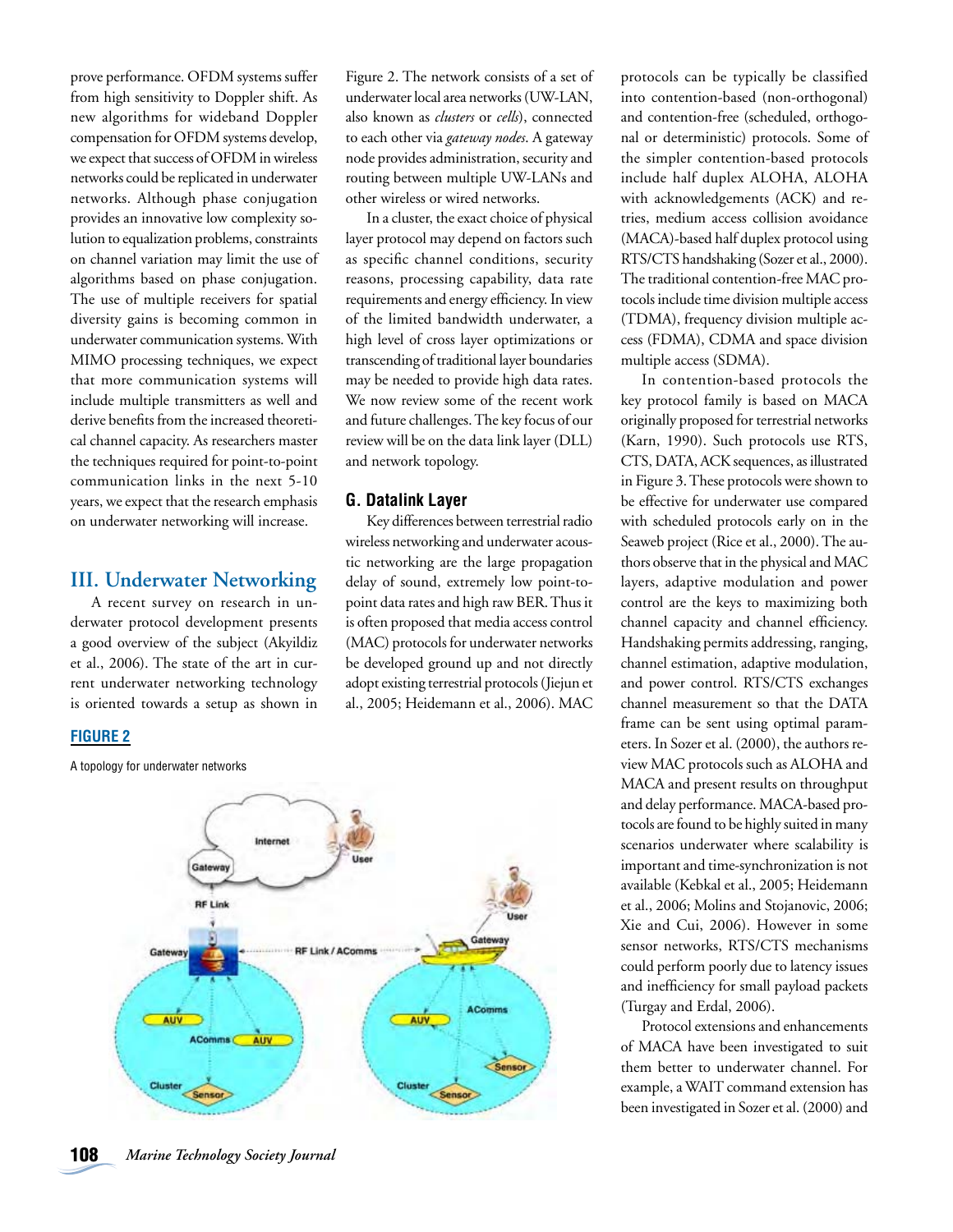Doukkali et al. (2006). A WAIT command is send back by the receiver if it is currently busy and intends to send a CTS later on. In Rice et al. (2000), instead of using ACK packets, selective ARQ is initiated by recipient should it not receive packets in a specified time. Guo et al. (2006) proposed to counter the wasted bandwidth of using RTS, CTS, DATA, ACK resulting from the high propagation delay, through a new protocol called PCAP. It requires accurate time synchronization. They propose to pipeline other actions while waiting for CTS from receiver. Packet trains can greatly improve the performance of protocols such as MACA (Garcia-Luna-Aceves and Fullmer, 1998; Molins and Stojanovic, 2006; Shahabudeen et al., 2007). By dividing the DATA segment into packets, RTS/CTS collisions only affects a small number of packets and do not result in complete retransmission of the DATA, as shown in Figure 3. Floor acquisition multiple access (FAMA), a family of protocols of which MACA is a variant, was originally proposed for terrestrial networks. Control of the channel is assigned to at most one station in the network at any given time and uses carrier sensing (absent in MACA) and puts restrictions on RTS/CTS time durations.

Although the effectiveness of carrier sensing is limited by long propagation delays in underwater networks, it can nevertheless provide some collision avoidance against nearby nodes. Time-slotting can also be implemented to enhance performance (Fullmer and Garcia-Luna-Aceves, 1995). FAMA in its original form is quite unsuited to underwater networks, but with enhancements such as slotting, it can be used underwater effectively (Molins and Stojanovic, 2006). Distance aware-collision avoidance protocol (DACAP) is based on MACA (Peleato and Stojanovic, 2006). It adds a warning message if a RTS is overheard while waiting for a reply to its own RTS. While waiting for reply, if another CTS or a warning is heard, a random back off is used. Optimal power control for DACAP is studied in Dolc and Stojanovic (2007). The optimal power is found to be that which minimizes connectivity. A RTS/CTS-based handshaking scheme can be expected to perform well in dynamic mobile AUV networks too, since during the delay of at most a few seconds between RTS and CTS, typical AUV velocities and distances imply little change in geometry and consequently appropriate power levels. However, DATA packet trains long enough for the AUVs to

#### **FIGURE 3**

Packet trains in MACA protocol



travel significant distances may render the power setting inappropriate.

Among contention-free protocols, there seems to be general consensus that FDMA is inefficient for underwater applications (Rice et al., 2000). TDMA is better than FDMA but requires good time synchronization in nodes. In some publications CDMA is favored over TDMA and FDMA (Proakis et al., 2001), and over MACA based protocols (Jun-Hong et al., 2006; Chan and Motani, 2007). PCLS, a loosely synchronized form of TDMA with nonoverlapping timeslots, has been proposed for low capacity sensor networks (Turgay and Erdal, 2006).

Some analytical results are presented for a variant called FAMA-CF (Collision Free) that applies only to a centralized topology in (Kebkal et al., 2005). Mathematical analysis for slotted-FAMA is presented in Molins and Stojanovic (2006). Xie and Cui (2006) compare random access protocols such as ALOHA with collision avoidance handshaking scheme such as MACA and present some mathematical analysis. Gibson et al. (2007) present one of the first analyses of contention-based protocols in a multi-hop string network.

Contention-based and contention-free protocols are both being used in many underwater networks today. The choice is driven by the exact constraints and requirements such as time synchronization, delay-tolerance, time criticality and reliability in messaging, ad-hoc network establishment, number of expected nodes, nature of traffic (continuous or bursty), sleep-wake schedules in sensors and mobility. In the future, more rigorous analytical results and accurate simulations are needed to further verify the many ideas put forward for underwater DLL and MAC.

DLL/MAC aspects such as energy conservation have also been looked into recently. PCLS as discussed earlier (Turgay and Erdal, 2006) incorporates a power control and sleep-wakeup scheme. Another example on energy minimization (Rodoplu and Min Kyoung, 2005) shows an ultralow duty cycle MAC protocol focusing on energy conservation and not data rate.

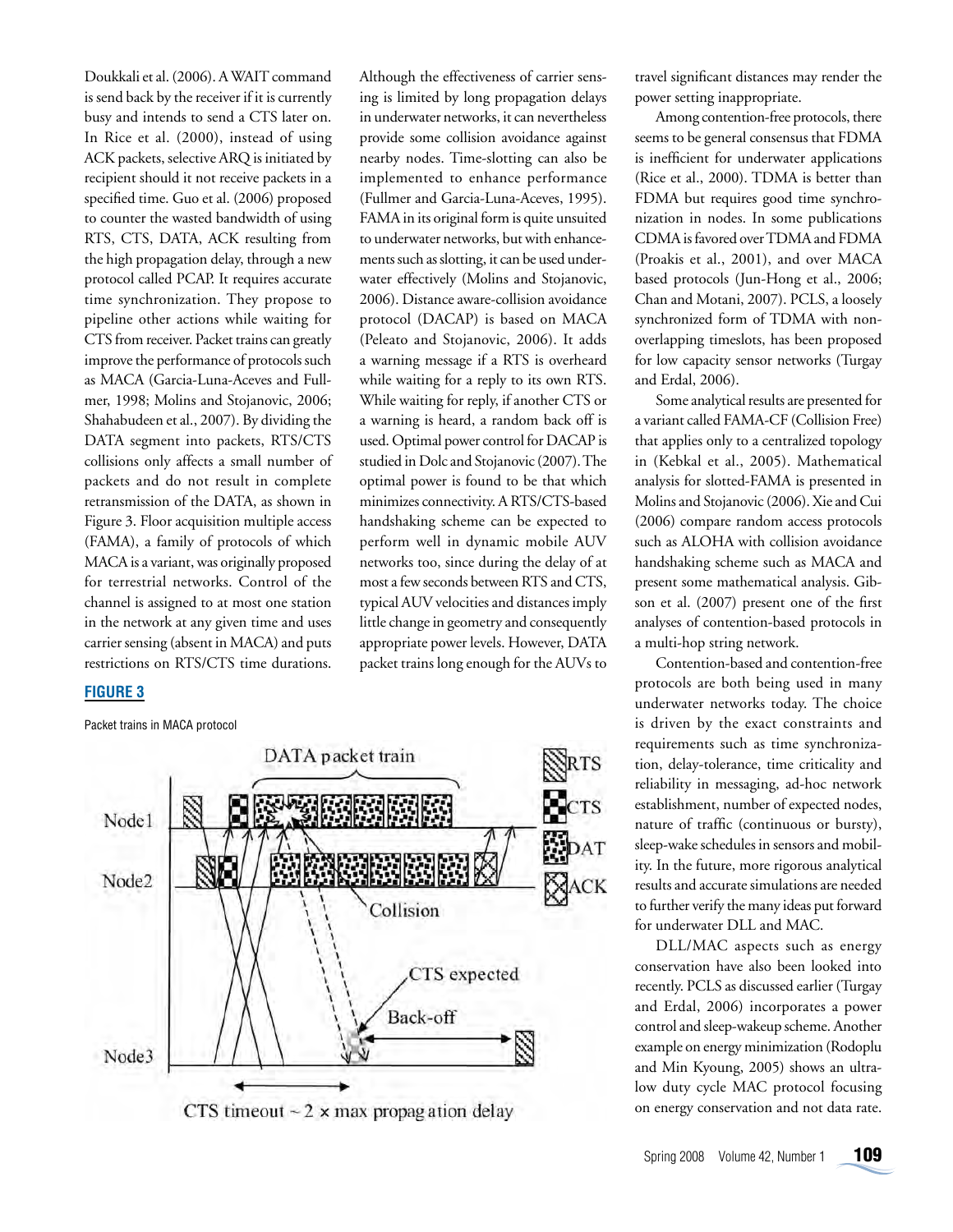The paper makes some over-simplifying assumptions that the propagation delay is constant and there is no clock drift. Nodes transmit sporadically and each transmission includes a preamble that specifies the next intended transmission. Listeners decide their wakeup times based on this preamble and sleep till packets are expected from transmitters. The objective is to minimize the fraction of energy wasted in collisions. For a transmit duty cycle of 0.4%, a 3% loss due to collisions is obtained. Assuming no loss due to bit errors, a physical layer data rate of 5 kbps only yields an effective data rate per node of  $5 \times 0.4\% \times 97\% = 19.4$ bps. A sensor wakeup scheme—adaptive wakeup schedule function (AWSF), suitable for underwater sensor systems uses a time cyclic wakeup schedule for each node such that at any one time only a few nodes are active. Time asynchronous situations also work with AWSF except for a loss and change in neighborhood connectivity (Wong et al., 2006). In general, sleep and wakeup schemes focus on energy savings at the cost of bandwidth efficiency due to the usage of wakeup preamble signals and time delays required to switch modes. The improvements in energy efficiency are therefore at the expense of data rate. Such schemes are meant for long term underwater deployments that can cope with extremely low data rates and very long latencies.

One essential service choice offered by DLL to higher layers is reliability. In protocols such as MACA with packet trains, this involves ACKs and negative ACKs (NACK) that indicate received or lost data and retries for lost data. Packet size or train/group size adaptation is required to optimize performance. Analytical results for optimal packet size as a function of the acoustic link parameters (transmission rate, link distance, and error probability) and the train or group size have been presented in Stojanovic (2005). An alternative novel approach to provide reliable data transfer uses rate-less codes, a class of erasure correcting codes where the source data packets are converted into virtually an infinite stream and can be reconstructed from received data, provided it contains a minimum number of packets (Chitre and Motani, 2007). This allows a file transfer protocol to be designed where the individual packets do not have to be acknowledged and is suited for large file transfers. The sender can stop transmitting after it has decided that the probability that the receiver has not received enough packets is smaller than a preset threshold or the receiver can acknowledge complete delivery.

For optimal performance, the DLL needs to adapt packet size, batch size and timers based on measured link metrics. Reply timeout can be adapted for MACA RTS based on inter-node distance (Doukkali et al., 2006). Inter-node distances can be known through direct exchange of position information or through acoustic ranging techniques implemented in many modems. For optimal performance, the DLL could help adapt the FEC code rate at the physical layer.

#### **H. Clustered and Cellular Topologies**

Fully connected peer-to-peer topologies without the need for routing were commonly used earlier (Proakis et al., 2001), but such networks suffer from near-far power problems. A clustered network topology helps extend and scale the network and easily accommodates connectivity to other networks. One CDMA code per cluster and spatial re-use of codes is considered in Salva-Garau and Stojanovic (2003). TDMA is used within each cluster. Nodes are assumed to be able to handle multiple CDMA codes simultaneously. Similar scheme in which clusters are allocated either different CDMA codes or FDMA bands is found in Casari et al. (2007). Within each cluster TDMA is used but it is not clear how the inter-cluster communications are handled. The protocol called FAMA-CF in Kebkal et al. (2005) uses MACA-like RRTS, RTS, CTS, DATA, ACK handshaking to communicate with the central node. The central node initiates the request for RTS (RRTS) to its peer nodes. Both analytical and experimental results are presented in the paper. Algorithms for cluster formation and dynamic

changes are presented in Salva-Garau and Stojanovic (2003).

An underwater acoustic cellular network is an extension of the cluster topology and analysis of frequency re-use between adjacent clusters and optimal cell-radius selection criteria has been carried out recently (Stojanovic, 2007). A related work on channel allocation and scheduling protocol for cellular networks is presented in Peleato and Stojanovic (2007). An interesting example of a gateway node is the smart buoy where a surface raft that can maintain its position is equipped with global positioning system (GPS), surface radio and acoustic modems (Curcio et al., 2006).

#### **I. Network Layer and Routing**

A review of underwater network protocols until the year 2000 can be found in Sozer et al. (2000). Routing overheads for underwater networks should be kept as minimal as possible due to the extremely low data rates. In a typical clustered topology, the nodes communicate to a gateway node using a single hop while the gateway node handles all routing. In Xie and Gibson (2001), the authors present a similar topology assuming full-duplex modems. The gateway node manages route discovery through the use of probe messages to its neighbors. Route information is cached unless errors are reported in future relaying. In Foo et al. (2004) AODV-based routing together with MACAW is proposed. AODV is reactive and routing is initiated only when requested. The authors modify the standard AODV to use reverse link pointers by assuming bi-directionally symmetric links. Carlson et al. (2006) discuss location aware source routing for dynamic AUV networks, a modification from the DSR protocol originally designed for terrestrial networks. It uses TDMA and known TDMA frame timings to compute ranges based on propagation delay. Ranges are used to estimate local topology to determine routes. The authors suggest the use of a recursive state-estimation filter algorithm, but have not implemented it in their study.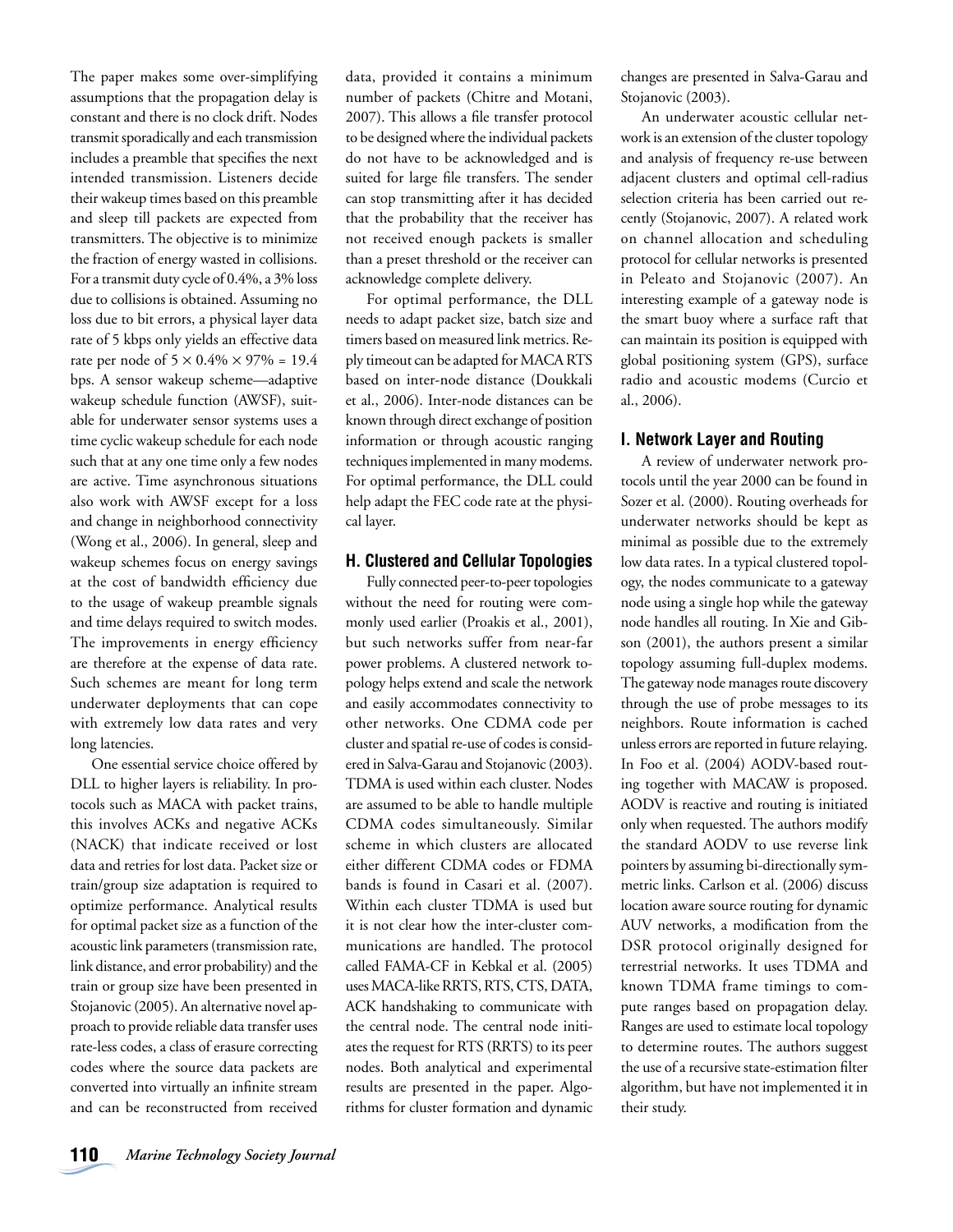Cross layer optimization of the routing algorithms with the DLL is required for optimal performance; much work remains to be done in this area. The Delay Tolerant Networking Research Group (http://www. dtnrg.org) has developed an architecture (known as DTN) that focuses on unreliable networks that uses store and forward techniques and future developments in underwater network layer can benefit from this. In Pompili et al. (2006), the authors propose routing algorithms for delay-sensitive and delay-tolerant networks. In the delay-tolerant case links are chosen based on energy minimization. In the delay-sensitive case, the algorithm is further constrained by avoiding retransmissions of corrupted packets at the DLL. Thus effectively implements cross-layer optimization by involving the DLL in the networking problem.

The idea of mixing data at intermediate nodes in a network is at the root of network coding, a technique introduced in a seminal paper in the year 2000 and gaining popularity since (Ahlswede et al., 2000). In a recent paper, network coding schemes for underwater networks are considered (Lucani et al., 2007). In a concatenated relay network, the authors compare via simulation two routing schemes based on end-to-end acknowledgements, two based on link-by-link acknowledgements and two based on network coding. At high loads, the transmission delays in network-coded schemes were much better than in the other schemes. At low loads, the transmission delays in all schemes were similar; however, the network-coded schemes had lower power consumption as compared to the other schemes. Network coding with implicit acknowledgements has the lowest power consumption per node while providing low transmission delays. The use of network coding in underwater networks is being explored only recently and remains a promising open research area.

#### **J. AUV Networking**

As a result of the increasing applications of AUVs, networking of mobile assets is currently a very active area of research. The mobility and ad-hoc requirements for such

networks pose many challenges. Stojanovic et al. (2002) describe a TDMA protocol for AUVs. Exchanged packets contain position information for localization. Simulated results from a FAMA-based MAC for an AUV network were presented in Molins and Stojanovic (2006).

AUVs are sometimes equipped with multiple modems or a single modem with multiple frequency band transducers (Freitag et al., 2005). The effective use of multiple modems optimized for different ranges in an AUV network using random access protocols is explored in Shahabudeen et al. (2007). As AUVs move around during a collaborative mission, the inter-node separations may vary from few tens of meters to several kilometers and different modems are used at different ranges based on exchanged position information. Such multi-channel or multi-modem nodes will also be needed in clustered or cellular topologies (to act as gateway nodes) and this is an exciting area for future research. Efficient multi-hop and ad-hoc packet routing protocols for AUV networks also are in their infancy and a potential research area for the future (Jiejun et al., 2005).

#### **K. Simulation Studies**

Simulations using appropriate software have been norm in underwater network research even more so than in terrestrial networks, because of the difficulty and cost in setting up sea trials and lack of direct access to the physical layers of commercial modems. Simulations provide a quick assessment of performance for new and modified protocols before an actual implementation. Mathematical analysis often offers limited and very loose bounds on complex network performance measures. The network simulator needs a base software platform, an appropriate channel simulator and a physical layer simulator.

Base software platforms include commercial network software such as Opnet used in Xie et al. (2006), open-source network software such as NS2 used in Harris and Zorzi (2007), discrete event simulation packages such as Omnet++ used in Shahabudeen et al. (2007), or custom simulation software written in languages such as C++ (Carlson et al., 2004). The simulated channel needs to account for propagation delay and path loss. Spherical spreading model provides a first level approximation. More complicated models could be implemented depending on the accuracy needed (Raysin et al., 1999; Chitre, 2007). Computationally efficient physicsbased underwater channel models have been developed (Xie et al., 2006). The physical layer is typically assumed to be a half duplex system as it is usually the case in many commercial acoustic modems. A simple physical layer model that computes BER and packet loss using received SNR can be used. Direct BER against range curves could be used if empirical data for a channel is available. Packets may also be lost due to collisions. AUV networking studies requires motion modeling (Carlson et al., 2004).

Some authors explicitly state the limitations of the simulators they used (Carlson and Beaujean et al., 2004) but often none are reported. The accuracy of simulations has to be addressed in the future. It is important to move towards standardized open-source simulation frameworks in the underwater network research community.

#### **L. Standardization**

The underwater networking research community can benefit hugely from standardization. Standardized protocols for gateway access from external networks and routing would allow applications to access underwater nodes easily. As a first step towards this goal, the common control language (CCL) specifications for AUV networks outline a TCP/IP based protocol for access to a CCL gateway (Stokey et al., 2005). Landline and GSM modems typically use the "AT" command set to allow applications to communicate with them. The WHOI micro-modem supports a NMEA 0183 protocol (Freitag et al., 2005). Most other commercial modems today provide support only for proprietary protocols. Standardization on communications to acoustic modems would enable applications to be easily integrated with various modems.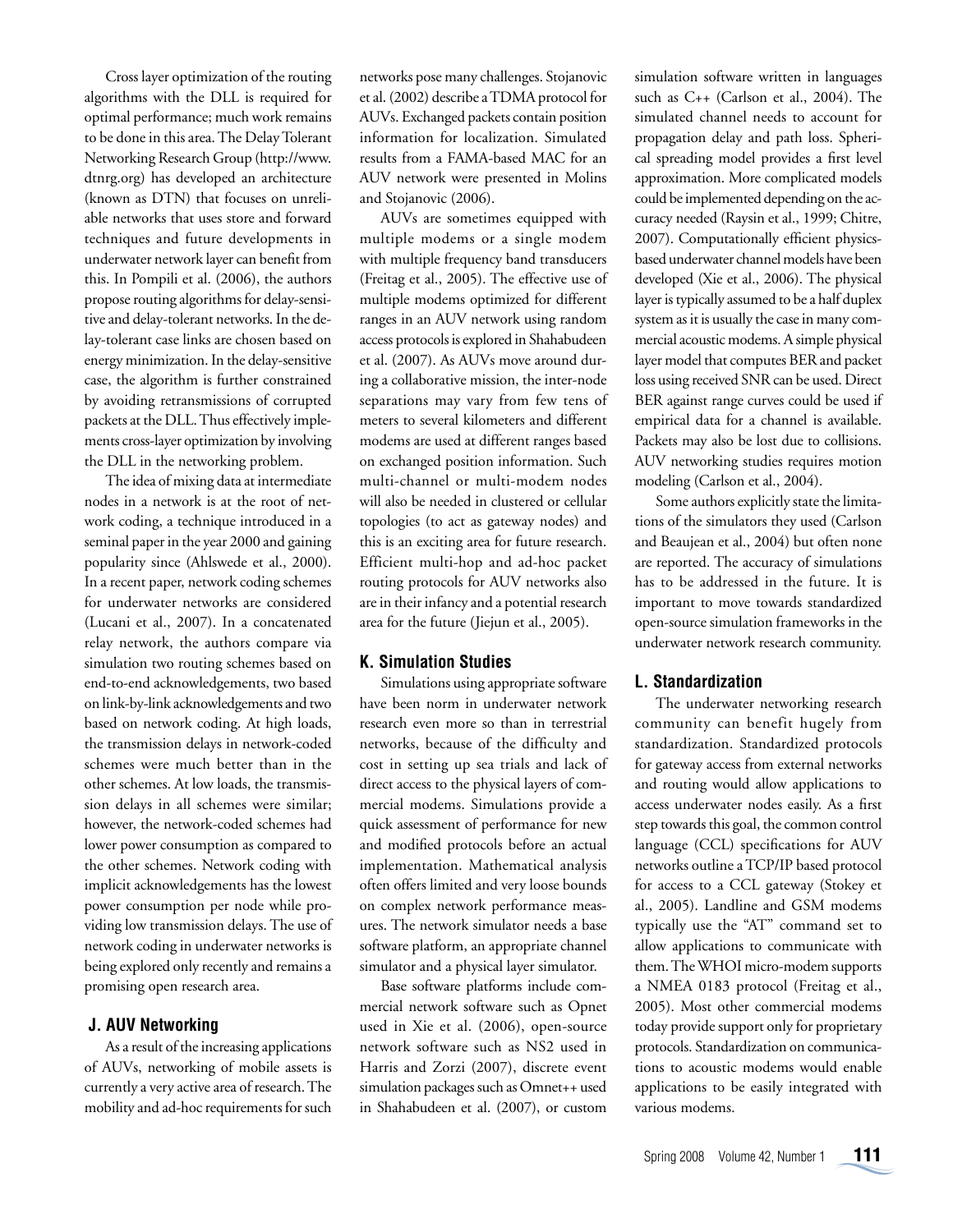Modems' internal stacks can be developed adhering to standardized inter-layer interfaces that allows interoperability and portability of stack software from different researchers. These can be used in real implementations as well as simulation studies. The inter-layer interfaces may expose optional settings such as FEC code-rates, power control, etc to enable interoperable cross-layer optimization. Modem vendors may choose to expose some of these application programming interfaces (APIs) to the user to enable them to access lower layer functionality directly. Some initiatives towards this goal have started. In one initiative an underwater network architecture (UNA) for modem network layers was proposed to standardize inter-layer messages (Chitre et al., 2006). Figure 4 shows the recommended interfaces for each layer, with request, response and notification messages between layers. The UNA specifications include an optional framework application programming interface (FAPI) to eliminate direct coupling between layers though the use of a messaging framework, to abstract hardware and operating system functionality and to help make layers easily portable. The CCL specifications also propose an application layer protocol for AUV networks (Stokey et al., 2005).

The use of standardized open-source simulation frameworks in the underwater network research community will help provide results that can easily be reproduced by others. Simulations from various research groups can run on common simulation platforms, if the simulation frameworks are written conforming to standard layer interfaces. This will also enable the use of the software used in simulation to be plugged in directly to the actual modem hardware that uses the same standard interfaces.

An important aspect of standardization is the physical layer implementation to enable greater interoperability between modems made by different vendors. The standards should allow for the existence of different technology families such as CDMA, OFDM, PSK, etc, with the option of using control information to convey which modulation scheme is be-

#### **FIGURE 4**

UNA layer interfaces



ing used. The physical layer of the WHOI micro-modem was published as a standard (Freitag and Singh, 2000) and a commercial modem maker Benthos implemented compatible modems (Freitag et al., 2005). A related body of work on software radio, a structured and modular concept for modem implementation, has been proposed for use in underwater modems (Jones, 2007). In software radio, the bulk of the signal processing happens in software on DSPs and FPGAs. A software communications architecture (SCA) initiated by U.S. Department of Defense allows defining software components descriptors in extensible markup language (XML). The

#### **FIGURE 5**

Target interfaces for standardization

components are mapped on to hardware through device package and device configuration descriptor files.

Standardization in underwater networking is still very much in its infancy. A summary of interfaces and protocols that could be standardized is shown in Figure 5. Lack of technology is not the bottleneck for standardization, as most of the architectural components have proprietary implementations in many projects around the world. Setting up an underwater network will be just as easy as setting up a terrestrial WiFi network once standardization takes place and users have choice of alternative components from different vendors.

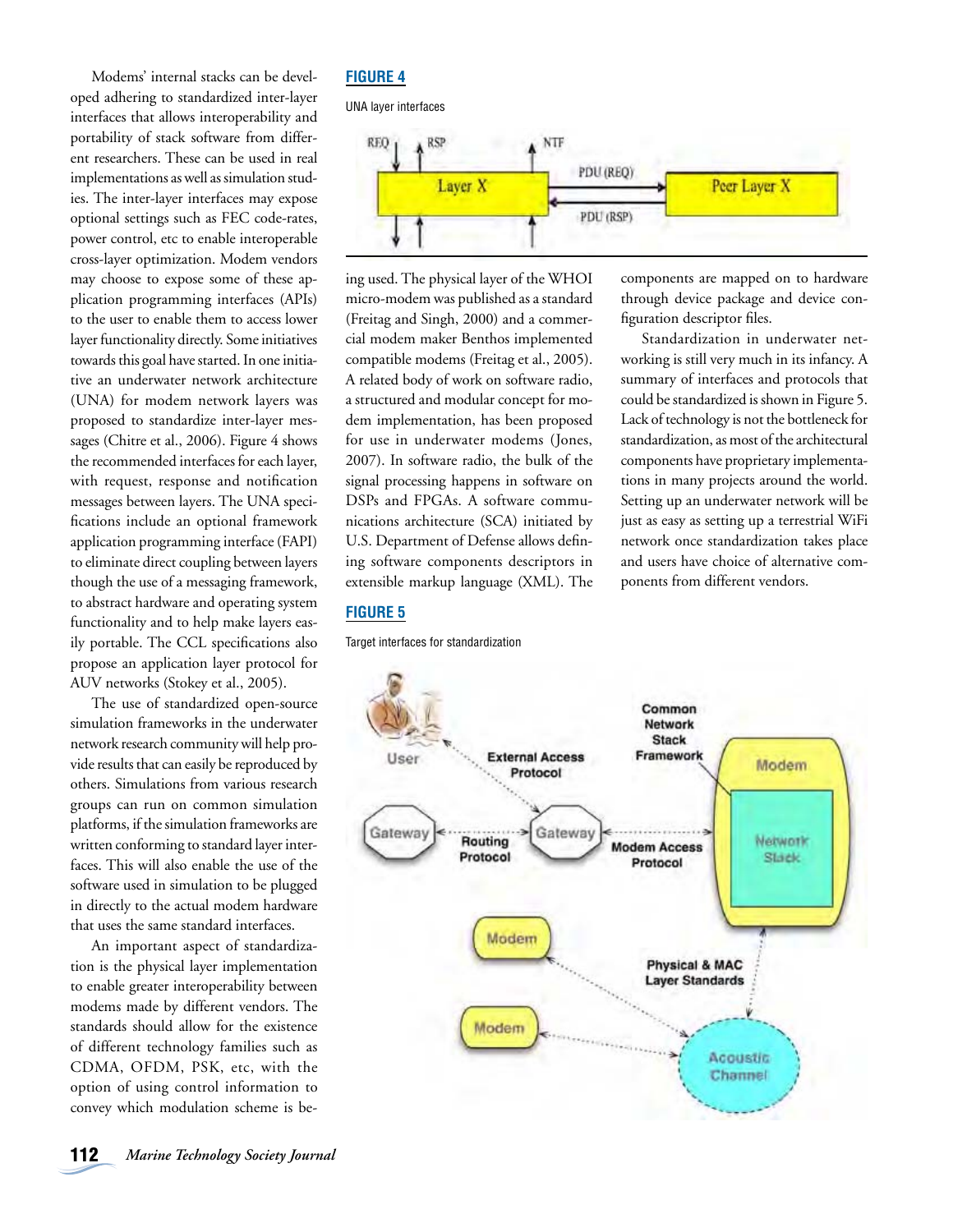#### **M. Summary**

MACA-based contention protocols and TDMA or CDMA-based contentionfree protocols can be used in a UW-LAN depending on the exact requirements and constraints. Multi-modem adaptive MAC protocols for AUV networks have been proposed to provide a unified interface to higher layers. AODV and DSR-based lightweight routing protocols have been proposed for underwater use. Efficient routing for ad-hoc mobile underwater networks still remains an open research challenge. Standardization for underwater networking is required to provide interoperability and ease of operation and help accelerate the research in the field.

# **List of Abbreviations**

| API            | Application programming interface                  |
|----------------|----------------------------------------------------|
| <b>AUV</b>     | Autonomous underwater vehicle                      |
| <b>AWSF</b>    | Adaptive wakeup schedule function                  |
| <b>BER</b>     | Bit error rate                                     |
| BP             | Belief propagation                                 |
| CCL            | Common control language                            |
| <b>CHF</b>     | Chip hypothesis feedback                           |
| <b>CTS</b>     | Clear to send                                      |
| <b>DACAP</b>   | Distance aware-collision avoidance protocol        |
| <b>DFE</b>     | Decision feedback equalizers                       |
| DLL            | Data link layer                                    |
| DS-CDMA        | Direct sequence code division multiple access      |
| <b>DSSS</b>    | Direct sequence spread spectrum                    |
| <b>DTN</b>     | Delay tolerant network                             |
| <b>FAMA</b>    | Floor acquisition multiple access                  |
| <b>FAMA-CF</b> | Floor acquisition multiple access (collision free) |
| FAPI           | Framework application programming interface        |
| <b>FDMA</b>    | Frequency division multiple access                 |
| <b>FEC</b>     | Forward error correction                           |
| <b>FFT</b>     | Fast Fourier transform                             |
| GPS            | Global positioning system                          |
| <b>GSM</b>     | Global system for mobile communications            |
| <b>ISI</b>     | Inter-symbol interference                          |
| <b>LDPC</b>    | Low-density parity check                           |
| <b>LFM</b>     | Linear frequency modulated                         |
| <b>LLR</b>     | Log-likelihood ratio                               |
| LPD            | Low probability of detection                       |
| <b>LPI</b>     | Low probability of intercept                       |
| <b>LSTC</b>    | Layered space-time codes                           |
| MAC            | Media access control                               |

| Medium access collision avoidance               |
|-------------------------------------------------|
| Maximum a posteriori probability                |
| Multiple input multiple output                  |
| Maximum likelihood sequence detection           |
| Maximum likelihood sequence estimation          |
| Minimum mean square error                       |
| Mean square error                               |
| Orthogonal frequency division multiplexing      |
| Phase-locked loop                               |
| Passive phase conjugation                       |
| Pulse position modulation                       |
| Phase shift keying                              |
| Per-survivor processing                         |
| Recursive least square                          |
| Request to send                                 |
| Software communications architecture            |
| Symbol decisions feedback                       |
| Space division multiple access                  |
| Single-input single-output                      |
| Signal-to-noise ratio                           |
| Sparse partial response equalizers              |
| Space-time trellis codes                        |
| Trellis-coded modulation                        |
| Transmission control protocol/Internet protocol |
| Time division multiple access                   |
| Time reversal mirror                            |
| Underwater network architecture                 |
| Underwater local area network                   |
| Extensible markup language                      |
| Zero prefix                                     |
|                                                 |

# **References**

**Ahlswede**, R., N. Cai, S. Y. R. Li and R. W. Yeung. 2000. Network information flow. IEEE Trans Inform Theory. 46(4):1204-1216.

**Akyildiz**, I. F., D. Pompili and T. Melodia. 2006. State-of-the-art in protocol research for underwater acoustic sensor networks. ACM International Workshop on Underwater Networks (WUWNet), Los Angeles, USA.

**Badiey**, M., B. G. Katsnelson, J. F. Lynch and S. Pereselkov. 2007. Frequency dependence and intensity fluctuations due to shallow water internal waves. J Acoust Soc Am. 122(2):747-760.

**Baggeroer**, A. 1984. Acoustic telemetry--An overview. IEEE J Ocean Eng. 9(4):229-235.

**Bjerrum-Niese**, C., L. Bjorno, M. A. Pinto and B. A. Quellec. 1996. A simulation tool for high data-rate acoustic communication in a shallow-water, time-varying channel. IEEE J Ocean Eng. 21(2):143-149.

**Bjerrum-Niese**, C. and R. Lutzen. 2000. Stochastic simulation of acoustic communication in turbulent shallow water. IEEE J Ocean Eng. 25(4):523-532.

**Blackmon**, F., E. Sozer and J. Proakis. 2002. Iterative equalization, decoding, and soft diversity combining for underwater acoustic channels. Oceans '02 MTS/IEEE.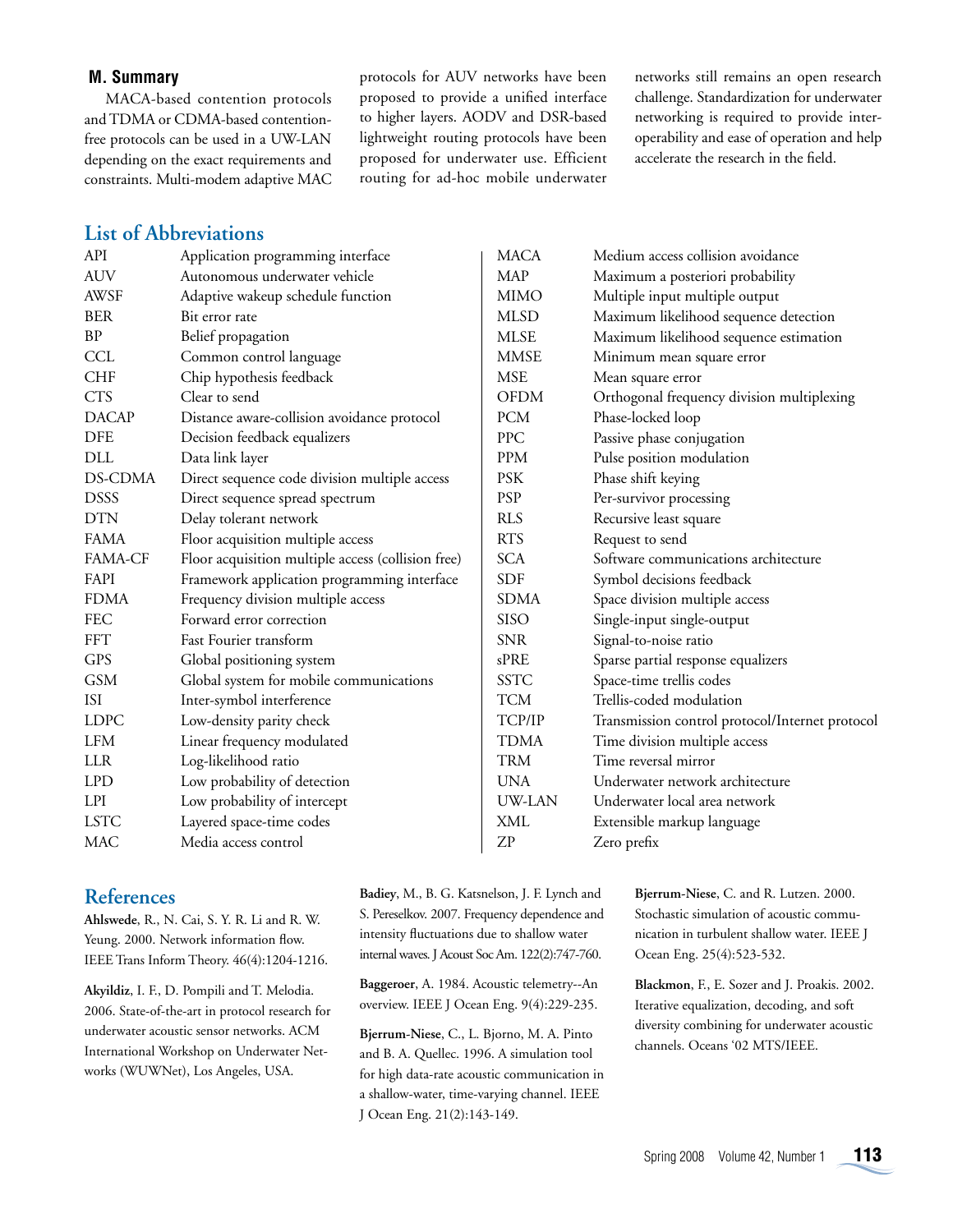**Carlson**, E. A., P. P. Beaujean and E. An. 2004. Simulating communication during multiple AUV operation". IEEE/OES Autonomous Underwater Vehicles.

**Carlson**, E. A., P. P. Beaujean and E. An. 2006. Location-Aware Routing Protocol for Underwater Acoustic Networks. OCEANS 2006.

**Casari**, P., S. Marella and M. Zorzi. 2007. A Comparison of Multiple Access Techniques in Clustered Underwater Acoustic Networks. IEEE Oceans' 07, Aberdeen, Scotland.

**Catipovic**, J. A. 1990. Performance limitations in underwater acoustic telemetry. IEEE J Ocean Eng. 15(3):205-216.

**Chan**, C. Y. M. and M. Motani. 2007. An Integrated Energy Efficient Data Retrieval Protocol for Underwater Delay Tolerant Networks. IEEE Oceans' 07, Aberdeen, Scotland.

**Chitre**, M. 2007. A high-frequency warm shallow water acoustic communications channel model and measurements. J Acoust Soc Am. 122(5):2580-2586.

**Chitre**, M., L. Freitag, E. Sozer, S. Shahabudeen, M. Stojanovic and J. Potter. 2006. An Architecture for Underwater Networks. OCEANS'06 Asia Pacific IEEE. Singapore.

**Chitre**, M. and M. Motani. 2007. On the use of rate-less codes in underwater acoustic file transfers. OCEANS 2007 - Europe.

**Chitre**, M., S. H. Ong and J. Potter. 2005. Performance of coded OFDM in very shallow water channels and snapping shrimp noise. OCEANS, 2005 MTS/IEEE.

**Chitre**, M., J. R. Potter and S. H. Ong. 2007. Viterbi Decoding of Convolutional Codes in Symmetric -Stable Noise. IEEE Trans Commun. 55(12).

**Chitre**, M. A., J. R. Potter and S. H. Ong. 2006. Optimal and Near-Optimal Signal Detection in Snapping Shrimp Dominated Ambient Noise. IEEE . Ocean Eng. 31(2):497-503.

**Curcio**, J. A., P. A. McGillivary, K. Fall, A. Maffei, K. Schwehr, B. Twiggs, C. Kitts and P. Ballou. 2006. Self-Positioning Smart Buoys, The "Un-Buoy" Solution: Logistic Considerations using Autonomous Surface Craft Technology and Improved Communications Infrastructure. OCEANS 2006.

**Dolc**, A. P. and M. Stojanovic. 2007. Optimizing the Transmission Range in an Acoustic Underwater Network. OCEANS'07, Vancouver, Canada.

**Doukkali**, H., L. Nuaymi and S. Houcke. 2006. Distributed MAC Protocols for Underwater Acoustic Data Networks. IEEE 64th Vehicular Technology Conference, VTC-2006 Fall.

**Doukkali**, H., L. Nuaymi and S. Houcke. 2006. Power and distance based MAC algorithms for underwater acoustic networks. OCEANS 2006.

**Edelmann**, G. F., T. Akal, W. S. Hodgkiss, K. Seongil, W. A. Kuperman and S. Hee Chun. 2002. An initial demonstration of underwater acoustic communication using time reversal. IEEE J Ocean Eng. 27(3):602-609.

**Edelmann**, G. F., H. C. Song, S. Kim, W. S. Hodgkiss, W. A. Kuperman and T. Akal. 2005. Underwater acoustic communications using time reversal. IEEE J Ocean Eng. 30(4):852-864.

**Eggen**, T. H., A. B. Baggeroer and J. C. Preisig. 2000. Communication over Doppler spread channels. Part I: Channel and receiver presentation. IEEE J Ocean Eng. 25(1):62-71.

**Eggen**, T. H., J. C. Preisig and A. B. Baggeroer. 2001. Communication over Doppler spread channels. II. Receiver characterization and practical results. IEEE J Ocean Eng. 26(4):612-621.

**Foo**, K. Y., P. R. Atkins, T. Collins, C. Morley and J. Davies. 2004. A routing and channelaccess approach for an ad hoc underwater acoustic network. MTS/IEEE OCEANS '04.

**Frassati**, F., C. Lafon, P. A. Laurent and J. M. Passerieux. 2005. Experimental assessment of OFDM and DSSS modulations for use in littoral waters underwater acoustic communications. Oceans 2005 - Europe.

**Freitag**, L. and S. Singh. 2000. Multi-User Frequency Hopping Underwater Acoustic Communication Protocol. WHOI Technical Report.

**Freitag**, L., M. Grund, S. Singh, J. Partan, P. Koski and K. Ball. 2005. The WHOI micro-modem: an acoustic communications and navigation system for multiple platforms. OCEANS, 2005. Proceedings of MTS/IEEE.

**Freitag**, L. E., M. Grund, J. Partan, K. Ball, S. Singh and P. Koski. 2005. Multi-band acoustic modem for the communications and navigation aid AUV. MTS/IEEE OCEANS, 2005.

**Fullmer**, C. L. and J. J. Garcia-Luna-Aceves. 1995. "loor Acquisition Multiple Access (FAMA) for Packet-Radio Networks. SIG-COMM '95, Cambridge, MA.

**Garcia-Luna-Aceves**, J. J. and C. L. Fullmer. 1998. Performance of floor acquisition multiple access in ad-hoc networks. Third IEEE Symposium on Computers and Communications, ISCC '98.

**Gibson**, J., G. Xie, Y. Xiao and H. Chen. 2007. Analyzing the Performance of Multi-hop Underwater Acoustic Sensor Networks. IEEE Oceans' 07, Aberdeen, Scotland.

**Gomes**, J., A. Silva and S. Jesus. 2006. Joint Passive Time Reversal and Multichannel Equalization for Underwater Communications. OCEANS 2006.

**Guo**, X., M. R. Frater and M. J. Ryan. 2006. A propagation-delay-tolerant collision avoidance protocol for underwater acoustic sensor networks. MTS/IEEE OCEANS'06, Singapore.

**Harris**, A. F. and M. Zorzi. 2007. On the Design of Energy-efficient Routing Protocols in Underwater Networks. 4th Annual IEEE Communications Society Conference on Sensor, Mesh and Ad Hoc Communications and Networks (SECON '07).

**Heidemann**, J., Y. Wei, J. Wills, A. Syed and L. Yuan. 2006. Research challenges and applications for underwater sensor networking. IEEE Wireless Communications and Networking Conference, 2006. WCNC 2006.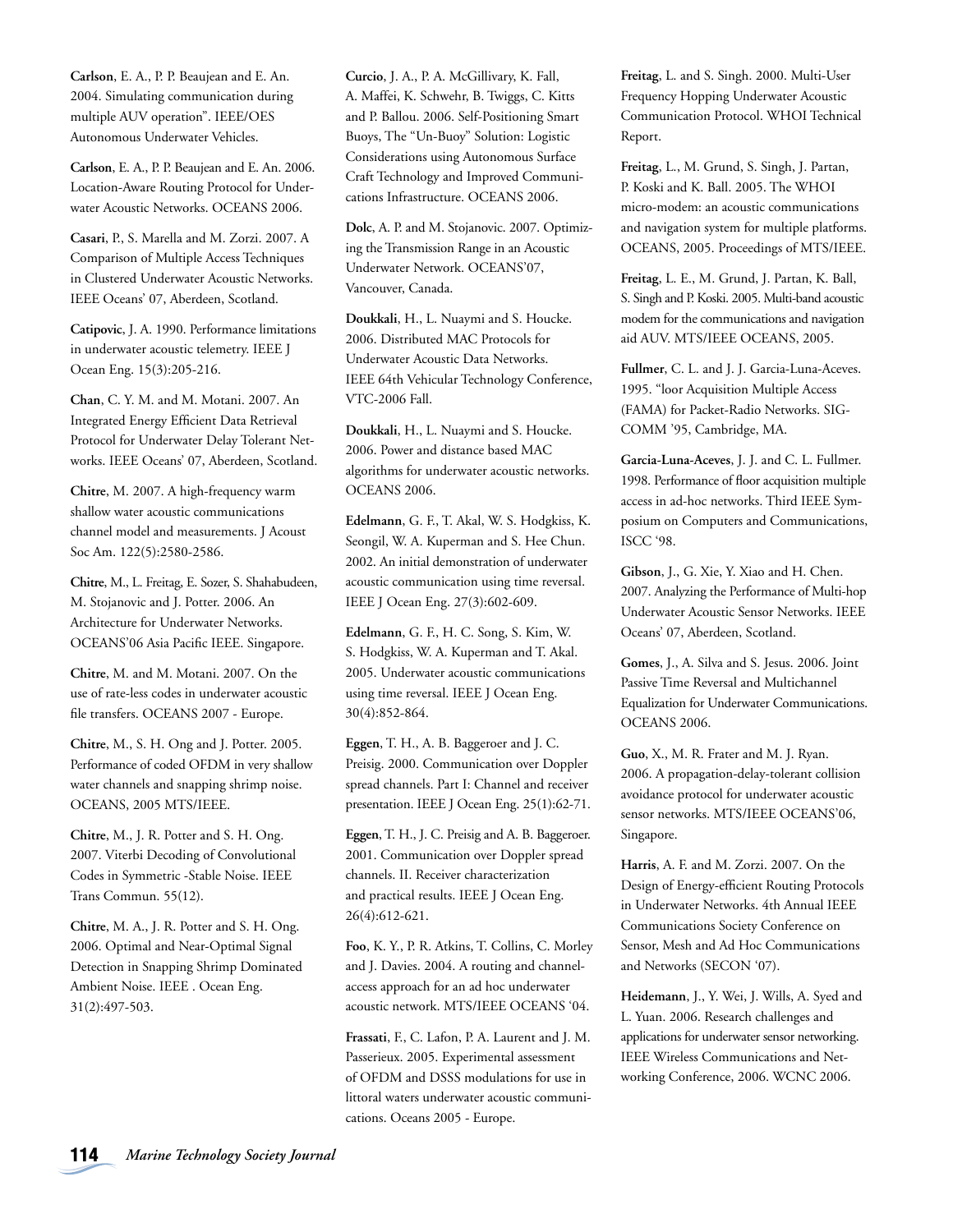**Hursky**, P., M. B. Porter, J. A. Rice and V. K. McDonald. 2001. Passive phase-conjugate signaling using pulse-position modulation. OCEANS, 2001 MTS/IEEE.

**Jiejun**, K., C. Jun-hong, W. Dapeng and M. Gerla. 2005. Building underwater ad-hoc networks and sensor networks for large scale real-time aquatic applications. IEEE Military Communications Conference, 2005. MIL-COM 2005.

**Jones**, E. 2007. The Application of Software Radio Techniques to Underwater Acoustic Communications. OCEANS 2007 - Europe.

**Jun-Hong**, C., K. Jiejun, M. Gerla and Z. Shengli. 2006. The challenges of building mobile underwater wireless networks for aquatic applications. Network, IEEE. 20(3):12-18.

**Karn**, P. 1990. MACA - A new channel access method for packet radio. ARRL/CRRL Amateur Radio 9th computer Networking Conference.

**Kebkal**, A., K. Kebkal and M. Komar. 2005. Data-link protocol for underwater acoustic networks. Oceans 2005 - Europe.

**Kilfoyle**, D. B. and A. B. Baggeroer. 2000. The state of the art in underwater acoustic telemetry. IEEE J Ocean Eng. 25(1):4-27.

**Kilfoyle**, D. B., J. C. Preisig and A. B. Baggeroer. 2005. Spatial modulation experiments in the underwater acoustic channel. IEEE J Ocean Eng. 30(2):406-415.

**Labat**, J., G. Lapierre and J. Trubuil. 2003. Iterative equalization for underwater acoustic channels potentiality for the TRIDENT system. OCEANS 2003, Proceedings.

**Li**, B., S. Zhou, M. Stojanovic and L. Freitag. 2006. Pilot-tone based ZP-OFDM Demodulation for an Underwater Acoustic Channel. OCEANS 2006.

**Li**, B., S. Zhou, M. Stojanovic, L. Freitag, J. Huang and P. Willett. 2007. MIMO-OFDM Over An Underwater Acoustic Channel. OCEANS'07. Vancouver, Canada.

**Lopez**, M. J. and A. C. Singer. 2001. A DFE coefficient placement algorithm for sparse reverberant channels. IEEE Trans Commun. 49(8):1334-1338.

**Lucani**, D. E., M. Medard and M. Stojanovic. 2007. Network coding schemes for underwater networks: the benefits of implicit acknowledgement. Proceedings of the second workshop on Underwater networks. Montreal, Quebec, Canada, ACM.

**Molins**, M. and M. Stojanovic. 2006. Slotted FAMA: a MAC protocol for underwater acoustic networks. MTS/IEEE OCEANS'06.

**Morozov**, A. K. and J. C. Preisig. 2006. Underwater Acoustic Communications with Multi-Carrier Modulation. OCEANS 2006.

**Nordenvaad**, M. L. and T. Oberg. 2006. "terative Reception for Acoustic Underwater MIMO Communications. OCEANS 2006.

**Oberg**, T., B. Nilsson, N. Olofsson, M. L. Nordenvaad and E. Sangfelt. 2006. Underwater communication link with iterative equalization. OCEANS 2006.

**Peleato**, B. and M. Stojanovic. 2006. A MAC protocol for Ad Hoc Underwater Acoustic Sensor Networks. WUWNet'06.

**Peleato**, B. and M. Stojanovic. 2007. A Channel Sharing Scheme for Underwater Cellular Networks. IEEE Oceans' 07, Aberdeen, Scotland.

**Pompili**, D., T. Melodia and I. F. Akyildiz. 2006. Routing algorithms for delay-insensitive and delay-sensitive applications in underwater sensor networks. ACM Conference on Mobile Computing and Networking (MobiCom), Los Angeles, USA.

**Preisig**, J. C. 2005. Performance analysis of adaptive equalization for coherent acoustic communications in the time-varying ocean environment. J Acoust Soc Am. 118(1):263-278.

**Preisig**, J. C. and G. B. Deane. 2004. Surface wave focusing and acoustic communications in the surf zone. J Acoust Soc Am. 116(4):2067-2080.

**Proakis**, J. G., E. M. Sozer, J. A. Rice and M. Stojanovic. 2001. Shallow water acoustic networks. Communications Magazine, IEEE. 39(11):114-119.

**Raysin**, K., J. Rice, E. Dorman and S. Matheny. 1999. Telesonar network modeling and simulation. MTS/IEEE OCEANS '99.

**Rice**, J., B. Creber, C. Fletcher, P. Baxley, K. Rogers, K. McDonald, D. Rees, M. Wolf, S. Merriam, R. Mehio, J. Proakis, K. Scussel, D. Porta, J. Baker, J. Hardiman and D. Green. 2000. Evolution of Seaweb underwater acoustic networking. OCEANS 2000 MTS/IEEE.

**Rodoplu**, V. and P. Min Kyoung. 2005. An energy-efficient MAC protocol for underwater wireless acoustic networks. MTS/IEEE OCEANS, 2005.

**Rouseff**, D., D. R. Jackson, W. L. J. Fox, C. D. Jones, J. A. Ritcey and D. R. Dowling. 2001. Underwater acoustic communication by passive-phase conjugation: theory and experimental results. IEEE J Ocean Eng. 26(4):821-831.

**Roy**, S., T. Duman, L. Ghazikhanian, V. McDonald, J. Proakis and J. Zeidler. 2004. Enhanced underwater acoustic communication performance using space-time coding and processing. OCEANS '04 MTS/IEEE.

**Roy**, S., T. M. Duman and V. McDonald. 2006. Error Rate Improvement in Underwater MIMO Communications Using Sparse Partial Response Equalization. OCEANS 2006.

**Salva-Garau**, F. and M. Stojanovic. 2003. Multi-cluster protocol for ad hoc mobile underwater acoustic networks. OCEANS 2003.

**Shahabudeen**, S., M. Chitre and M. Motani. 2007. A multi-channel MAC protocol for AUV networks. IEEE Oceans' 07. Aberdeen, Scotland.

**Sharif**, B. S., J. Neasham, O. R. Hinton and A. E. Adams. 2000. A computationally efficient Doppler compensation system for underwater acoustic communications. IEEE J Ocean Eng. 25(1):52-61.